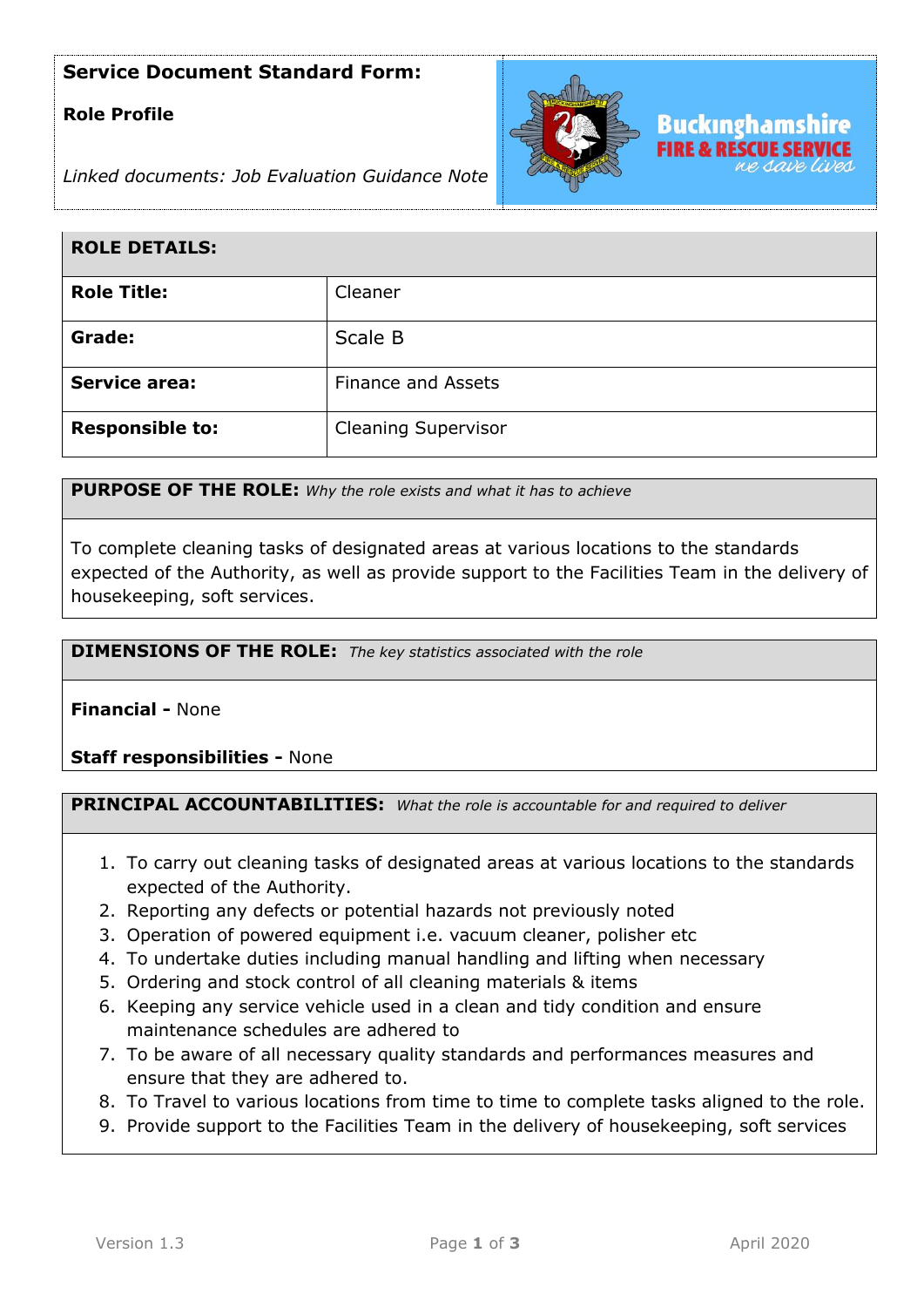# **Service Document Standard Form:**

## **Role Profile**



*Linked documents: Job Evaluation Guidance Note*

### **DECISION MAKING:**

### **Make decisions**:

The postholder will be expected to demonstrate effective and efficient implementation of their qualifications, knowledge and skills and successful outcomes in their experience

### **Significant say in decisions**:

• Deputies for the Cleaning Supervisor as required

**CONTACT WITH OTHERS:** *The frequent contact the role holder has with others and for what purpose* 

#### **Internal**:

• Staff, Visitors at all levels

### **External**:

• Contractors, Service providers, Emergency service partners

### **PERSONAL REQUIREMENTS:**

- To participate in a programme of continuous personal and professional development relevant to the role
- To demonstrate conduct and behaviours in accordance with the Service policies, values and norms
- To comply with the Service's aims, organisational values and behaviours and their impact on this post
- To be committed to protecting and respecting the privacy of individuals and the responsible handling of personal information
- To ensure all aspects of health and safety are adhered to. Ensuring that all employees, visitors, contractors etc. within the area are following statutory requirements and Service policies and procedures
- The Service is committed to safeguarding and promoting the welfare of children and vulnerable adults, and expects all employees and volunteers to share this commitment
- To undertake, with appropriate training, the duties of other roles as required
- To mentor and coach employees as required
- To contribute to the development and implementation of relevant policies and procedures
- Attend meetings as required and submit information in appropriate formats as required
- To undertake any other duties which fall within the broad spirit, scope, levels and purpose of this role that may reasonably be required from time to time, at any location required by the Service